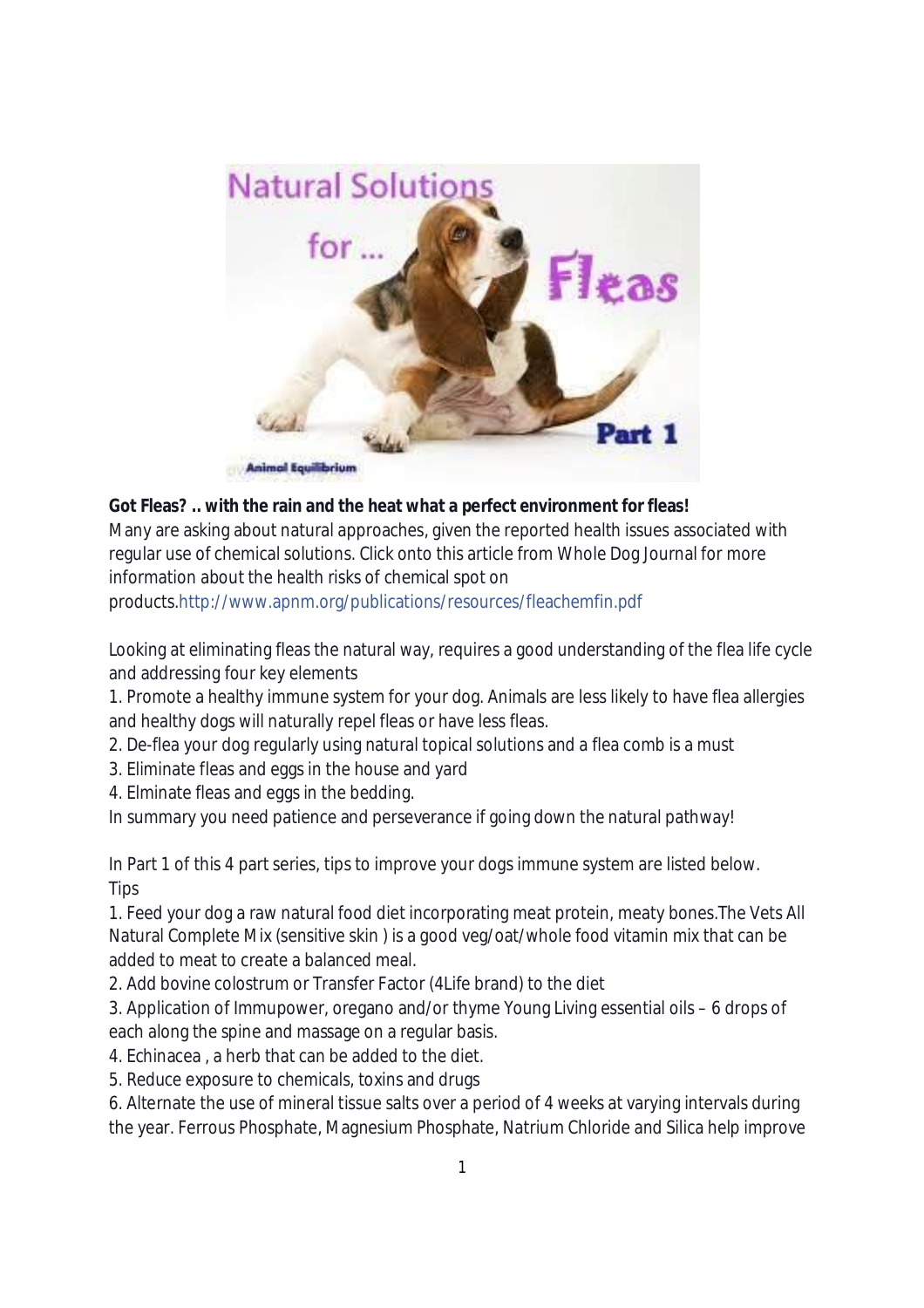and maintain a healthy immune system.



#### **Got Fleas ? .. Topical Solutions**

As a preface to the recipes below, the key thing that needs to be emphasized is that you regularly need to apply the topical solutions and systematically use a flea comb through your dogs coat working from head to tail ( at least daily and more often if you have a real flea problem). If your dog has "handling" issues, then more than likely this routine is likely to be stressful for him or her, so again bear that in mind. It is suggested that if sprays are not well received, then using your hands to apply through the skin and coat, may be the only option available.

Organic Neem Seed Oil – this is a vegetable carrier oil that comes from India, cold pressed from Need seek kernels.To use to repel fleas, ticks etc, then you use a ratio of 15% neem oil with some emulsifier(vegetable gylcerine is an example) in water. Alternatively mix with white vinegar and water equal quantities.Then use to spray the body, comb against the fur and then re spray to ensure full coverage. If you have a heavy infestation of fleas, then mix 10 mls of neem oil with an equivalent amount of shampoo or conditioner and leave on for 10mins, then rinse. After washing, apply the spray as a repellent and flea comb your dog. You can also mix neem oil with coconut oil and apply directly to the skin and coat, as it helps with flea dermatitis and mange.The neem oil is 15% of the mix.

Other essential oils – you can use the following essential oils in the same way or add to the above mix for extra potency.The most repelling oils include citronella, lemon grass, rosemary, myrtle, melaleuca alterniflolia (tea tree), lavander and clary sage. Apply 12 drops, a blend of these oils along spine and tail region and rub through the body.The Young Living brand have a blend called Purification which has all of these oils, except for Clary Sage. "Young Living" oils are recommended as there are no chemical additives. Helen knows of cases where cheap citronella oil has been linked to seizures in dogs after being applied or inhaled. If using essential oils, you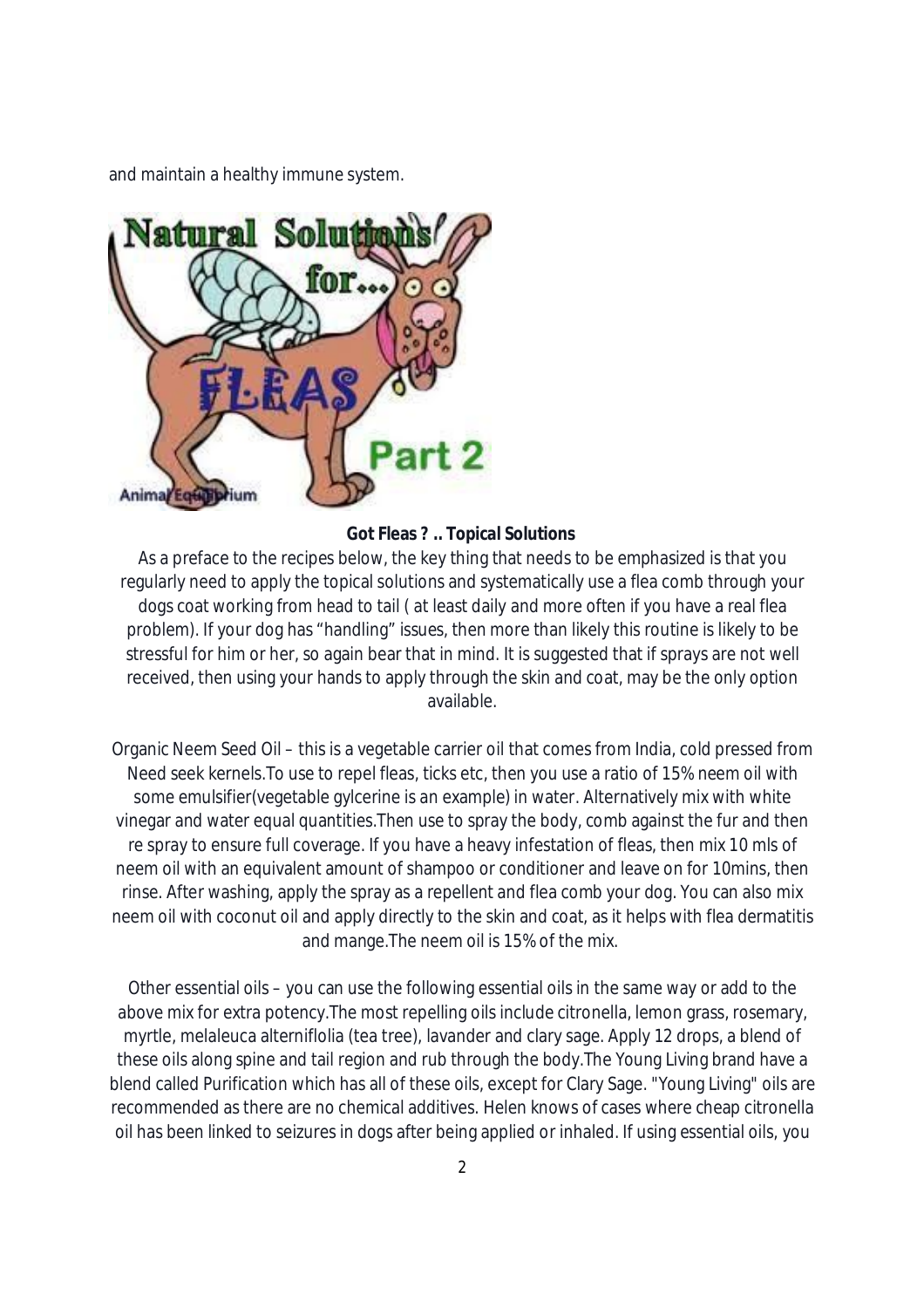must use good quality therapeutic grade, so do your research. If you can buy at Bunnings, supermarkets or even chemists, more than likely it is not a suitable oil to use. If you do not want to source these oils yourself, then contact Helen for more information. Further details can be made available or blends can be made and posted anywhere across Australia if needed.

Cedarwood oil has been reported to have insecticidal and repelling properties, but it is only the oil extracted from a certain type of cedar tree. Many of the US based topical solutions like "Triple Sure" and "Dr Bens Paws & Claws" source the cedarwood oil from the right trees. The cedarwood oil in the "Young Living" range does not have these properties and other well known proprietary brands available in Australia have not upon Helen's usage, demonstrated those properties. The US products that also contain peppermint oil, do have a repelling action on fleas.

As a mild deterrent to fleas, you can always steep in 2 litres of boiling water, 10 cut up lemons, thyme, sage,rosemary and oregano leaves in boiling water overnight. Strain and then use as a spray. Not as good as the oil solutions but does have a repelling action. So if you grow these herbs, put them to good use.



# **Your Got Fleas? … Part 3 in the series : Flea Repelling Powders – for topical uses and for use on bedding and carpets**

These 3 powders can help with the repelling of fleas and soothing of flea dermatitis. Ideally they are used together, in equal amounts if using on dogs.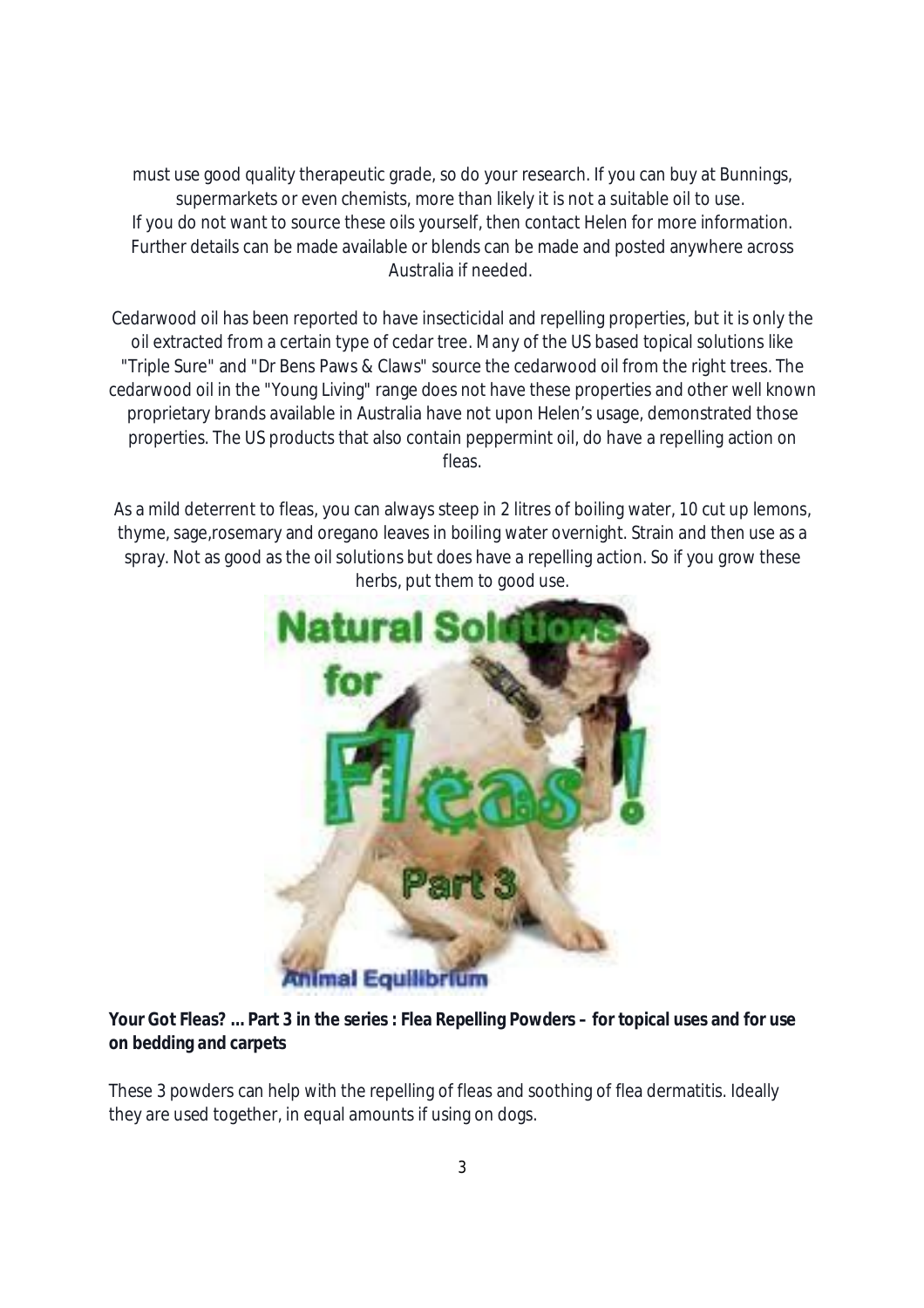Diatomaceous Earth - this is a soft powder made up of fossilized remains of tiny aquatic organisms called diatoms. Their skeletons are made of a natural substance called silica. Under a microscope, DE is very sharp, allowing it to puncture the exoskeleton of insects and causing them death by dehydration. Diatomaceous Earth kills insects by physical action, not chemical. It's important to note that DE particles are so small so it just feels like a fine baby powder to humans and pets. It is a simply a mineral silica. Food grade, fresh water DE is harmless to humans and pets. You can use this to put through the coat, or sprinkle on carpets and bedding. Best to leave for a few days for it to work and then vacuum. Spray versions of DE have been manufactured and if only using in small areas can be useful, however for larger areas, purchasing Food Grade DE is much more cost effective. With hardwood floors, fleas can still get in the cracks, so a spray may be a better option.

Neem Powder – works like neem oil .The compound in neem, azadirachtin, disrupts the metamorphosis of insect larvae. So by inhibiting molting, neem keeps the larvae from developing and they die without producing a new generation. Another neem compound is called salannin and it's equally as effective asf a repellent.

Yarrow Powder - Yarrow's is an anti-inflammatory for skin conditions and soothes irritated skin. It is also anti-microbial and has pain relieving properties. Because pets with fleas tend to get secondary infections from flea bites, yarrow protects from those secondary infections and also helps soothe red, irritated skin.

Hot soapy water will kill fleas, so washing bedding regularly and thinking what type of bedding you buy to make this easy is important.

The last comment goes to the use of Pyrethrins/Pyrethrum and Boric acid, which is an ingredient in some products often pushed as "natural". Both are toxins, but less toxic than some of the chemicals used in flea bombs and other products. So if you do have a major flea infestation problem, weight up what you are using and the frequency you are using it and alternate with non toxic natural alternatives.

For more ideas about natural methods for flea management around the home, click onto this article written by Dr Christine Mackowski DVM, one of the better articles on the net. http://www.motherearthnews.com/homesteading-and-livestock/natural-flea-controlzmaz85mjzraw.aspx?PageId=5#axzz3Q4ljyXrN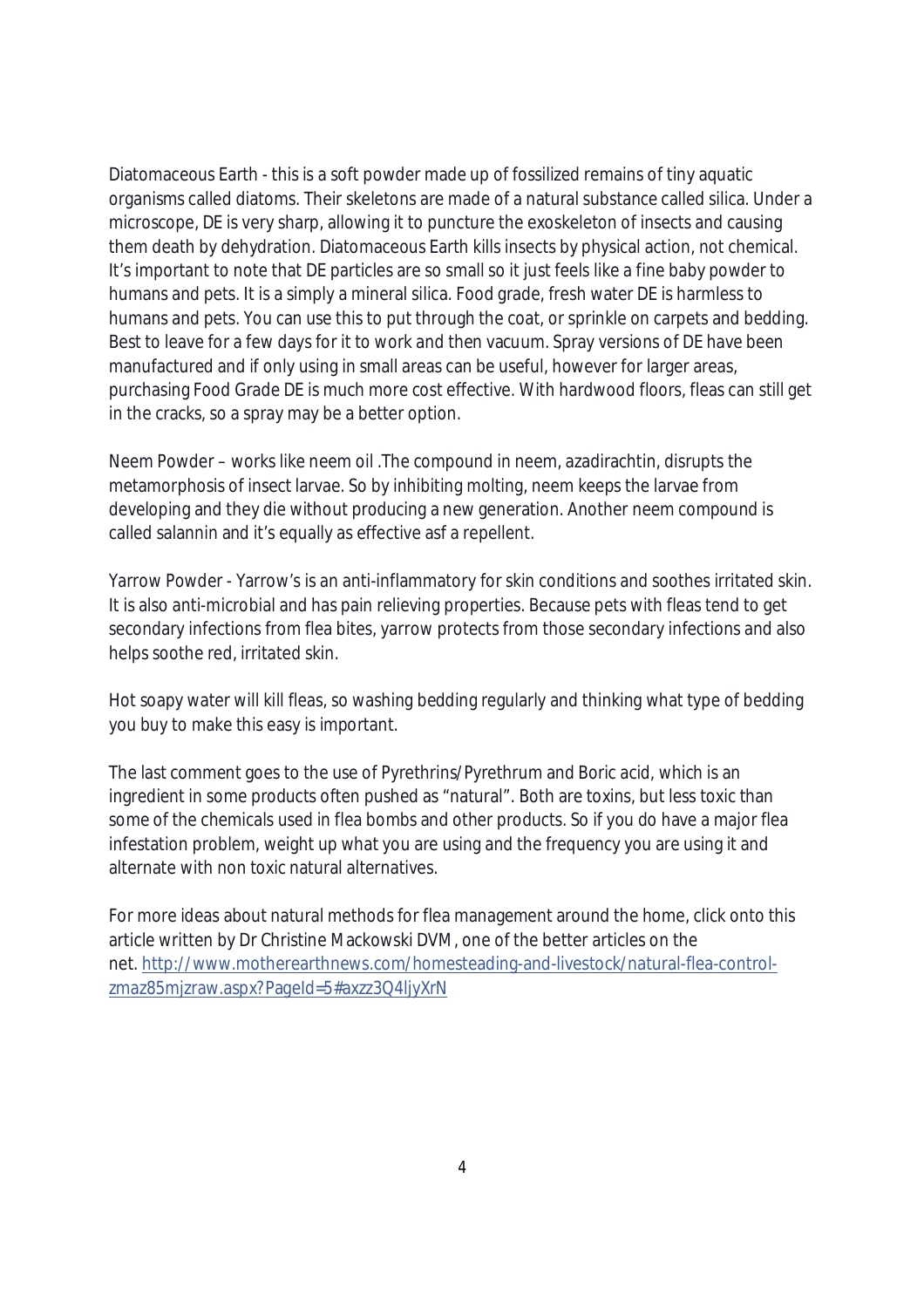

### **Got Fleas? – Part 4 and the final chapter in this story is looking at some of the impacts fleas may have on our 4 legged companions, namely the possibility of tapeworms.**

Although the appearance of tapeworms is revolting, they are seldom a big threat to our adult dogs health. If our dog is healthy and has a strong immune system, infestation is usually short term and harmless. So remember those nutritional tips from Part 1!

Deworming usually involves the use of strong chemicals, but there is a body of holistic veterinary evidence to suggest that there are milder herbal, homeopathic and other natural approaches that can be used. Below is a summary of some options, but also click onto this article, written by a holistic veterinarian for more information. http://www.whole-dog-journal.com/issues/1\_10/features/5283-1.html Another good article is : http://www.dognotebook.com/12-awesome-home-remedies-for-dogswith-worms/

Raw, organic pumpkin seeds (not the salted seeds from the supermarket!) contain the amino acid called cucurbitin, which paralyzes and eliminates the worms from the digestive tract. Best way to give is to grind them up and add to the meals. A teaspoon per 5kgs once or twice a day for a short period of time is sufficient.

Filix Mas and Granatum in low potency are homeopathic remedies that have been used to eliminate tapeworms by veterinary homeopaths.

There are also common foods reported by Dr Pitcairn DVM that work to prevent tapeworms attaching themselves to the intestinal walls. These include grated raw carrot, turnip, beets and oat bran and grated raw garlic. Usually between half to 2 teaspoons of the foods and up to 2 cloves of garlic depending on size of the dog.

Food grade Diatomaceous Earth (mentioned in Part 3) can be added to the meal to help rid